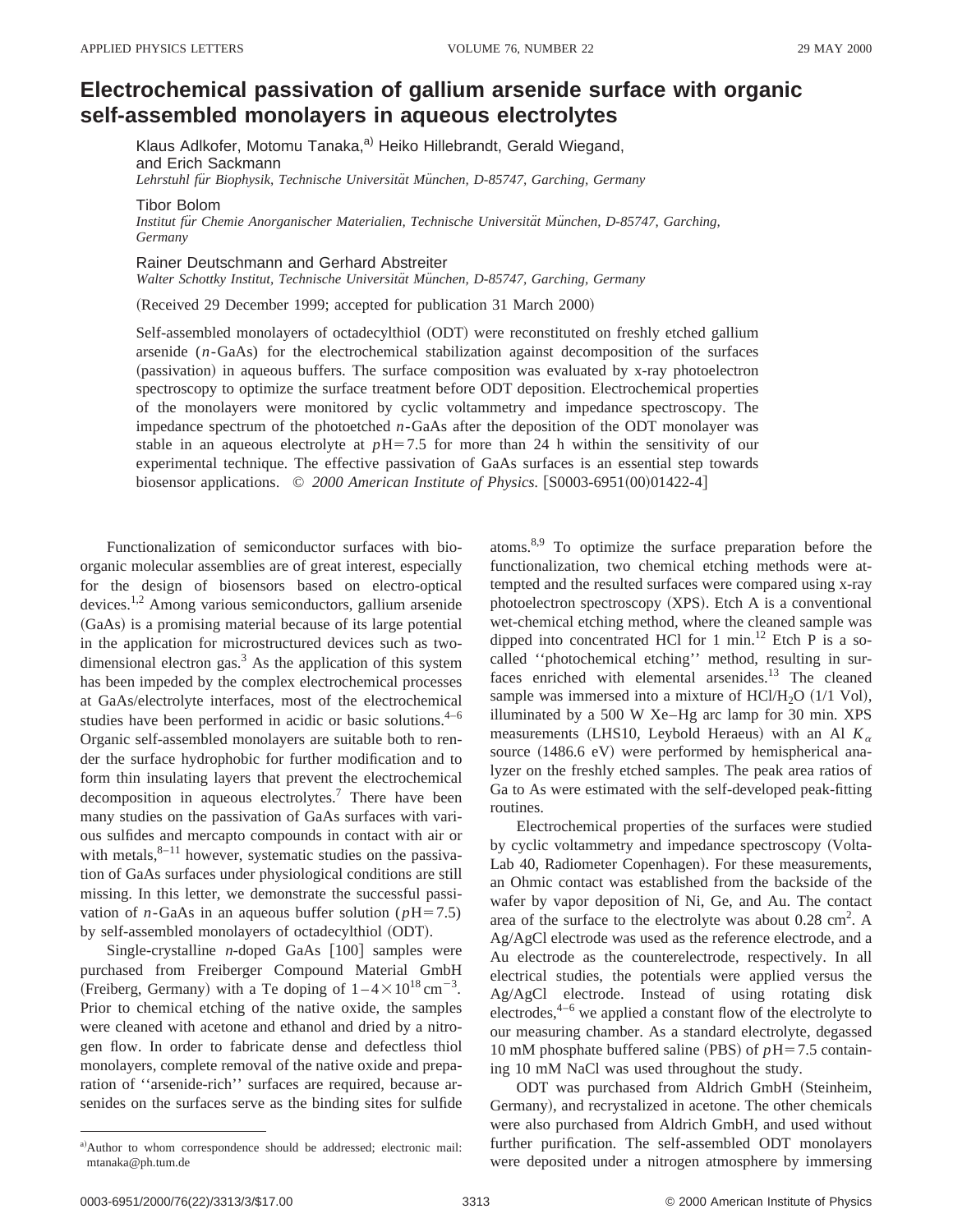

FIG. 1. Ga 3*d* and As 3*d* core-level spectra by XPS; untreated *n*-GaAs surface,  $n$ -GaAs surface freshly prepared by etch A (conventional etching), and  $n$ -GaAs surface freshly prepared by etch  $P$  (photochemical etching). The peak area ratio of Ga to As:  $0.7$  (untreated, after etch A);  $0.16$  (after etch P).

freshly prepared substrates into 1 mM ODT solution in dry ethanol (water content  $\leq 0.005\%$ , packaged with a crown cap) for  $20$  h.

The chemical compositions of the freshly etched surfaces were studied by XPS in terms of As 3*d* and Ga 3*d* core levels (Fig. 1). For comparison, the spectrum of the untreated surface is also shown. Concerning the native oxide, a distinct As-oxide peak (at a binding energy of  $\sim$ 45 eV, indicated by an arrow) had disappeared after both etching procedures by XPS standard. The surface prepared by etch A showed a peak area ratio of Ga to As of 0.7, which is the same as the value for the untreated surface. On the other hand, the corresponding ratio for the surface prepared by etch P was drastically reduced to a value of 0.16.

The cyclic voltammogram of the photoetched (etch  $P$ )  $n$ -GaAs is shown in Fig. 2 (dotted line). Independent of the etching methods, the current was minimal at around *U*  $=$  -360 mV. After deposition of the ODT monolayer, both oxidation and reduction at the interface were drastically suppressed (Fig. 2, solid line). It is still noticeable that the global shapes of the curves were changed after several potential cycles, when a positive potential was applied. To avoid the electrochemical decomposition of the surface, this zero-



FIG. 2. Cyclic voltammograms of *n*-GaAs before (dotted line) and after (solid line) the deposition of the ODT monolayer in a PBS buffer ( $p$ H  $=7.5$ ). For both cases, the surfaces were prepared by etch P.



FIG. 3. Impedance spectra of *n*-GaAs directly after etch P  $(\triangle)$ , the same sample after 22 h  $(\nabla)$ , and *n*-GaAs functionalized with ODT  $(\bullet)$  are exhibited. The symbols represent the measured data, while the solid lines correspond to the fits according to the equivalent circuit model composed of the serial resistance  $R_s$ , the capacitance *C*, and the parallel resistance  $R_p$ . As the surface of the freshly etched GaAs was not stable, the data of this surface were measured in a smaller frequency range from 50 mHz to 10 kHz. After the functionalization, the spectrum was totally stable for more than 24 h in the frequency range from 1 mHz to 100 kHz.

current potential of  $U_{j=0} = -360 \text{ mV}$  was applied in all electrical measurements.

The impedance spectra of the photoetched (prepared by etch P)  $n$ -GaAs surface in a PBS buffer before and after the monolayer deposition are presented in Fig. 3. The impedance data of the system were analyzed in terms of the absolute values of the complex impedance  $|Z|$  and the phase shift  $\phi$ . The impedance spectra of the photoetched *n*-GaAs can be interpreted by the equivalent circuit given in Fig.  $3^{14}$ . The serial resistance  $R_s$  corresponds to the Ohmic behavior of the electrolyte and the contacts in the high-frequency regime. The capacitance *C* represents the capacitive contribution from the GaAs/electrolyte interface. The parallel resistance  $R_p$  is attributed to an Ohmic behavior of the GaAs/ electrolyte interface.

The electrical parameters were first calculated for the freshly photoetched *n*-GaAs. The serial resistance yielded the value of  $R_s = 0.57 \text{ k}\Omega \text{ cm}^2$ . The interface capacitance and resistance yielded  $C_0 = 2.0 \,\mu\text{F cm}^{-2}$ , and  $R_{p0} = 63 \,\text{k}\Omega \text{ cm}^2$ , respectively. The interface capacitance  $C_0$  is represented by

$$
\frac{1}{C_0} = \frac{1}{C_{SC}} + \frac{1}{C_{GCS}},
$$
\n(1)

where  $C_{SC}$  is the capacitance of the space-charge region of the semiconductor, and  $C_{GCS}$  is the capacitance of Gouy– Chapmann–Stern (GCS) layer formed in the electrolyte.<sup>14</sup>  $C_{\text{CGS}}$  is the series connection of the capacitance of the Helmholtz layer  $C_H$  and the capacitance of the diffuse layer  $C_{\text{diff}}$ ,

$$
\frac{1}{C_{GCS}} = \frac{1}{C_H} + \frac{1}{C_{\text{diff}}}.\tag{2}
$$

As  $C_H \ge 140 \,\mu\text{F cm}^{-2}$  and  $C_{\text{diff}} \ge 0.9 \,\text{F cm}^{-2}$  in this experimental system, the  $C_0$  is dominated by the capacitance of the space-charge region  $C_{SC}$ .

The impedance of the freshly photoetched surface increased in contact with an aqueous buffer.  $R_p$  and  $C$  versus time are plotted in Fig. 4.  $R_p$  was increased to  $R_{p1}$